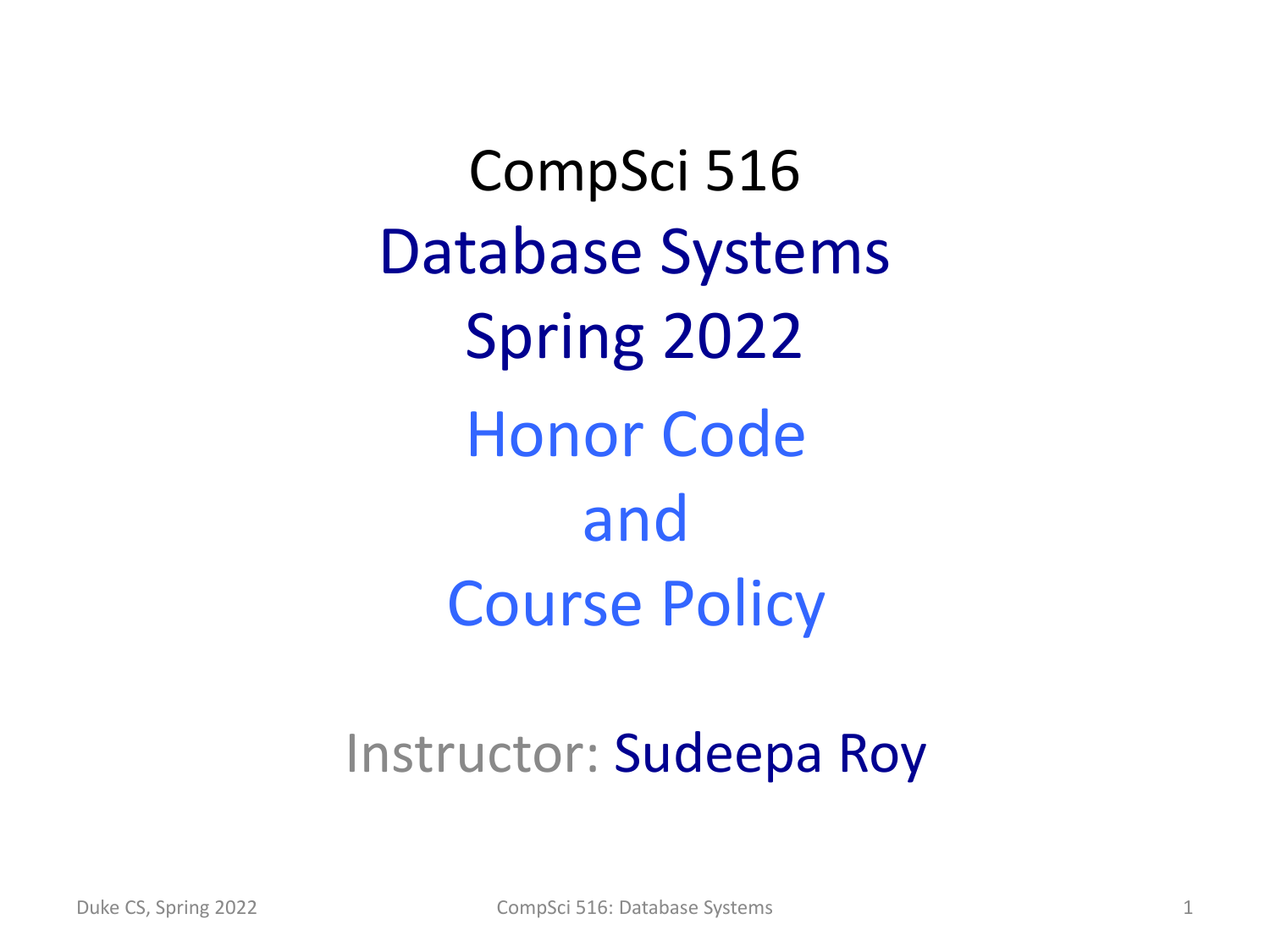#### Summary

- Read the honor code from http://integrity.duke.edu an guidelines for handling academic misconduct
	- (graduate) https://gradschool.duke.edu/sites/default/files/documents manual ch13.pdf
	- (undergraduate) https://studentaffairs.duke.edu/conduct/undergraduate- disciplinary-system
- Any suspected case of violation of honor code will be pursued aggressively by the course staff and will be har through official university channels
- Strict measures will be taken according to the guideline student conduct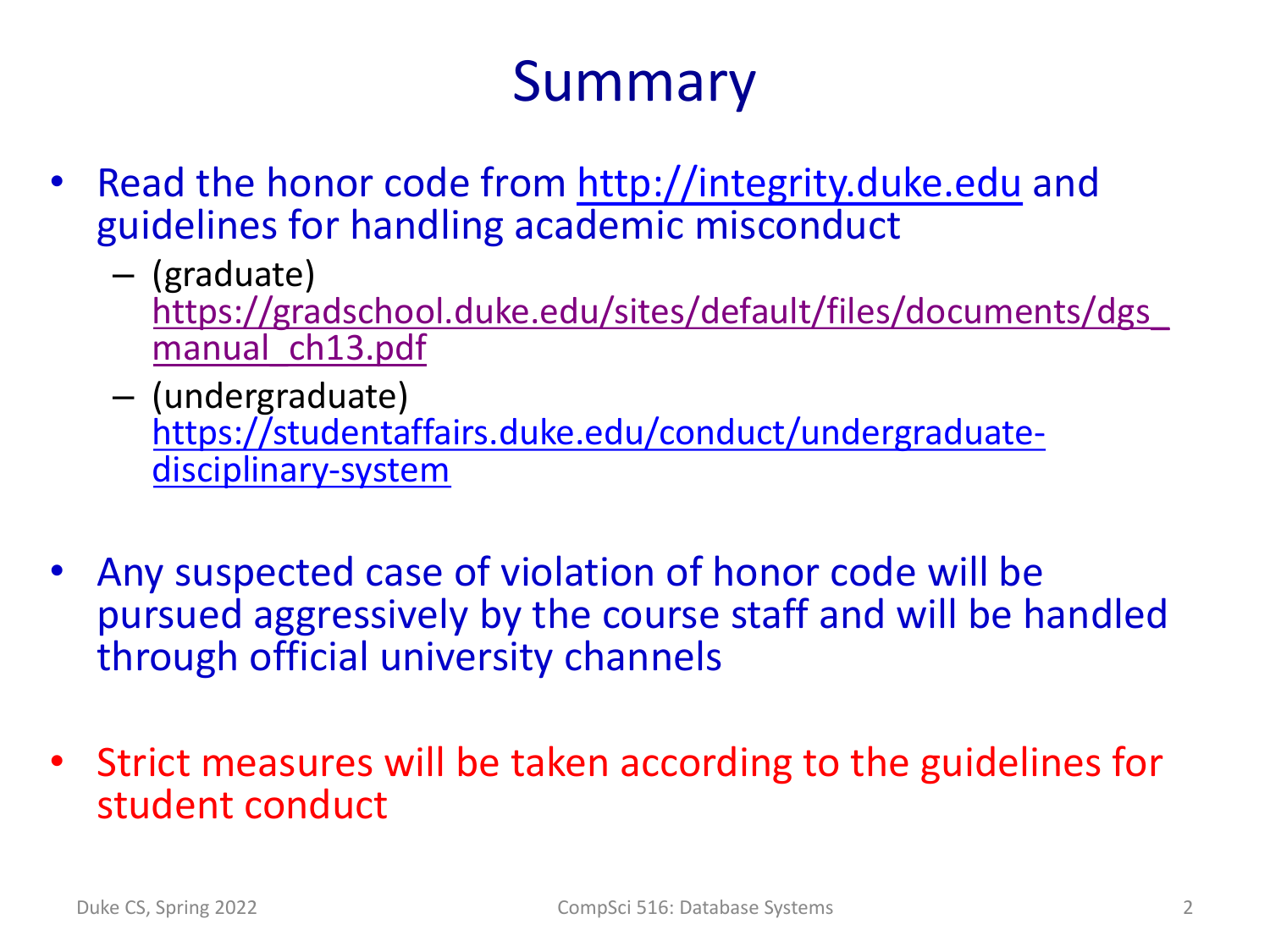## Collaboration

- Collaboration is allowed and necessary in projects (in groups of size 4, unless approved by the instructor)
- Collaboration is not allowed for any problem in any homework, quizzes/labs, and exams
	- Any coding or other type of problems must be solved by each student individually
	- You are allowed to install a software together and test together whether toy examples run (not from homework questions)
	- But when you start working on the hw problems, the actual code/answers have to be obtained and written on your own (some discussions and troubleshooting allowed with acknowledgements, see later)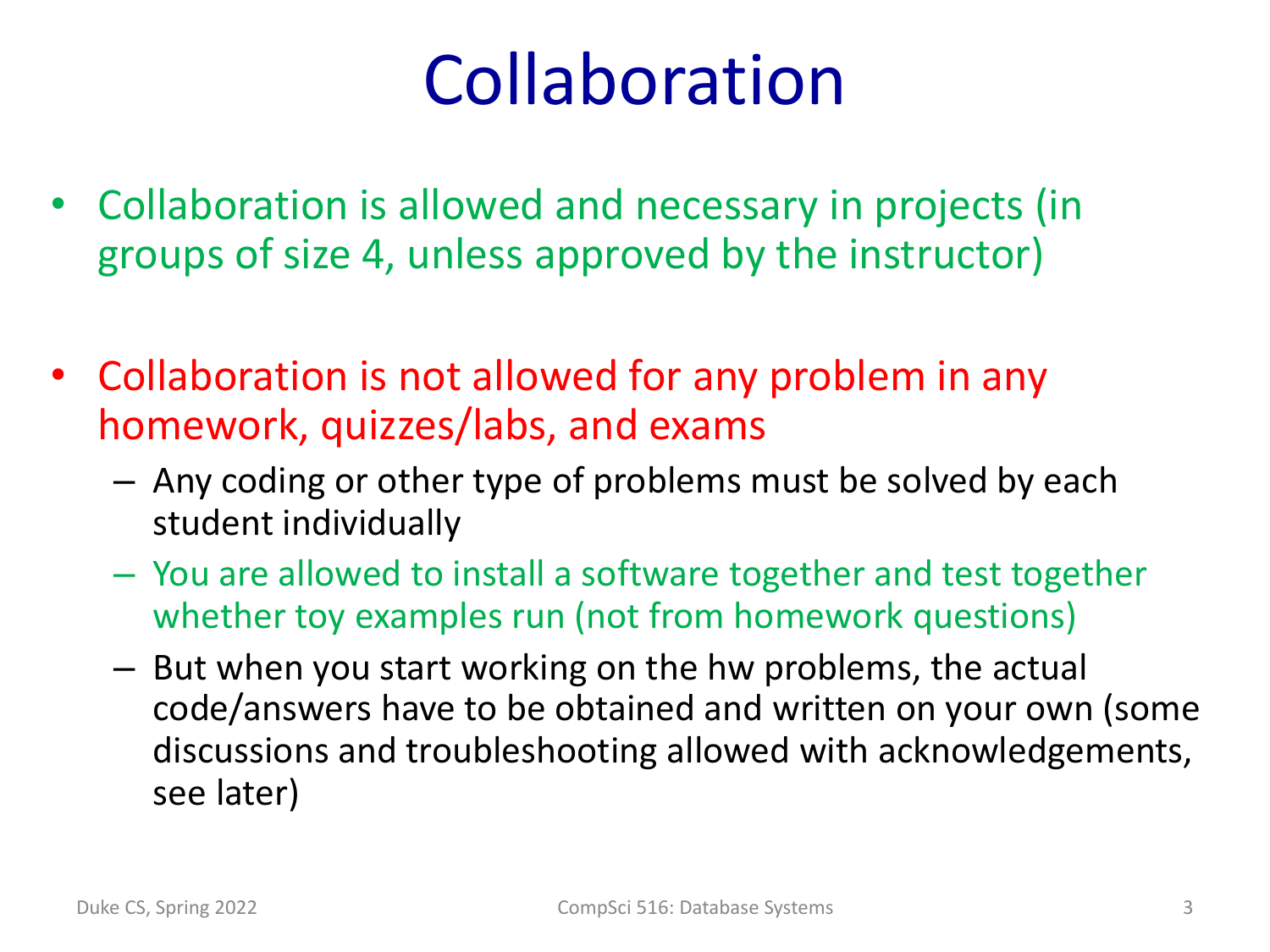- Can I discuss the course material (lecture slides, book chapters, any concept) with other students to understand the material better?
- YES, you are encouraged to do so! Please answer each other's question in or outside class and Ed discussion board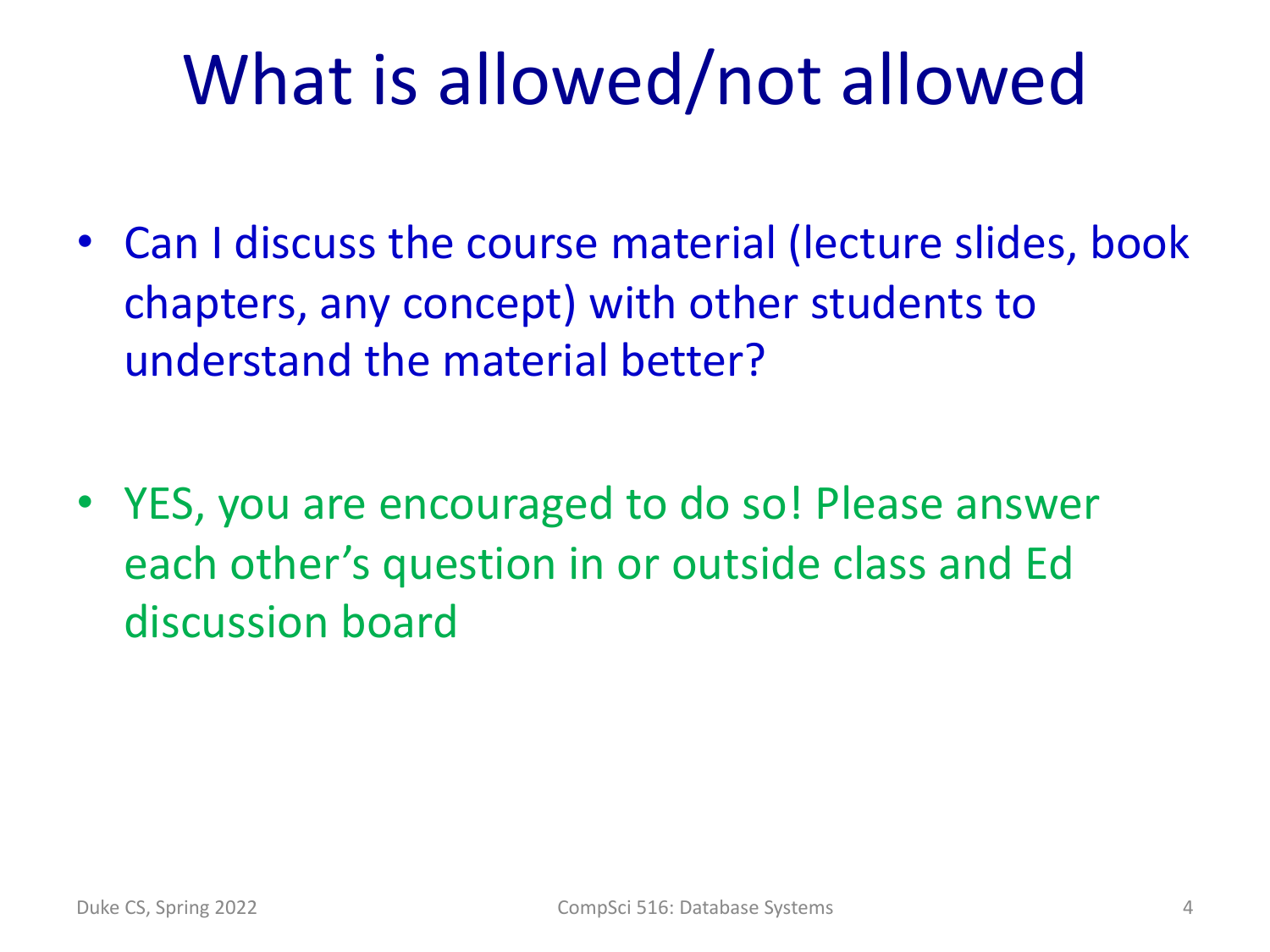• Can I ask/discuss with other students what a question in a homework asks for?

• YES

- but you must be careful not to discuss the solutions
- When you can, ask on Ed, where course staff and students can participate, and can help others having the same question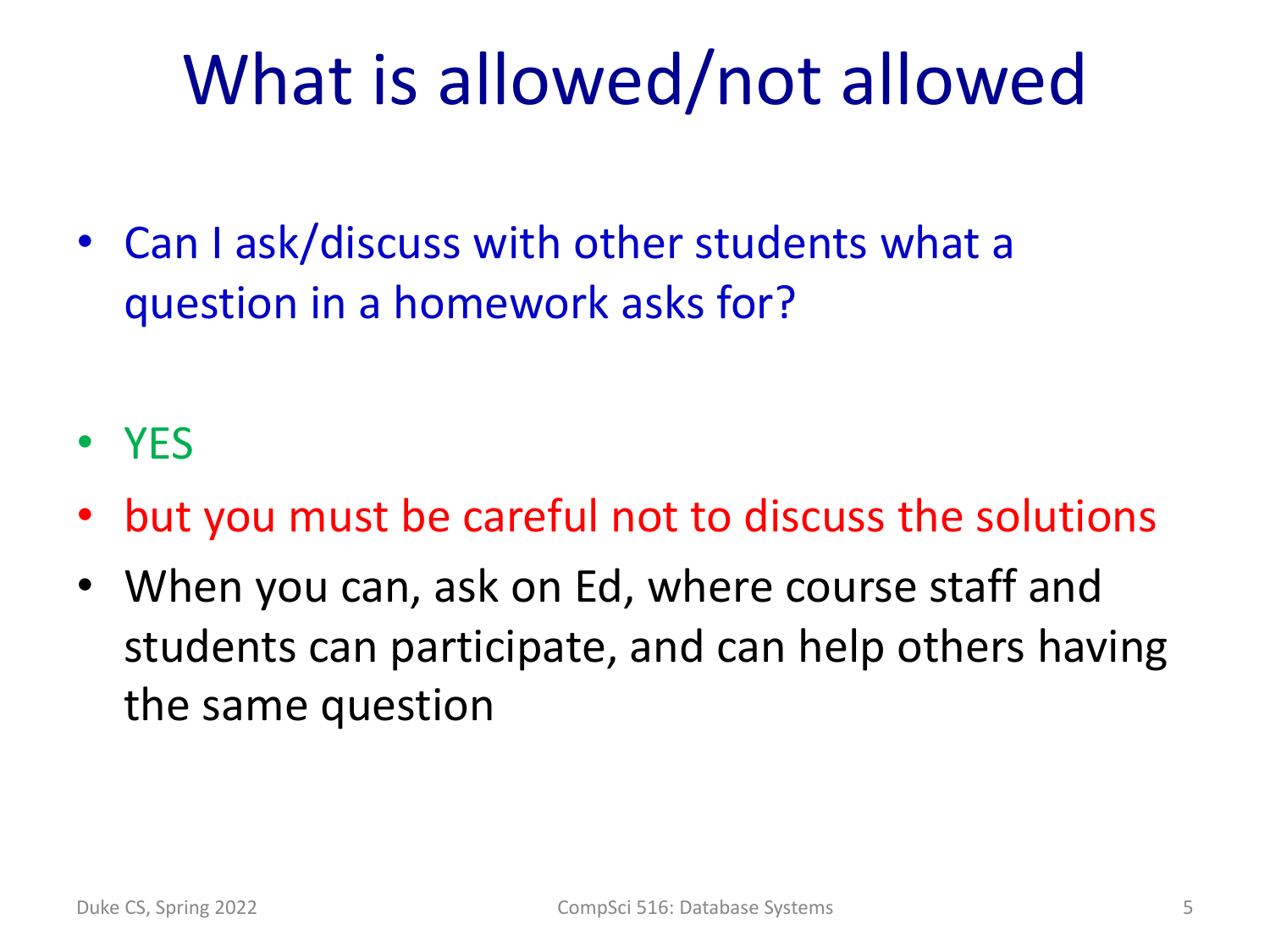- Can I show my solution to homework/exam question to other students in the class in order to help them?
- Can I see the solution of homework/exam questions from another student in the class?
- NO, not before the homeworks have been submitted by both of you (and won't be changed further)
- If another student has the same/a very similar answer both of you will be responsible
	- We are aware that some questions will have a unique/similar solutions even if you solve it individually, they are fine
	- Change in variable names does not count as a new solution
	- We have a very deep memory covering previous years, and it is easy to find whether two solutions are mostly the same while grading
- You can see others' solutions and show your solutions after the final submission of the homeworks (i.e., after the deadline is past), and also after they have been graded to understand different ways of solving a problem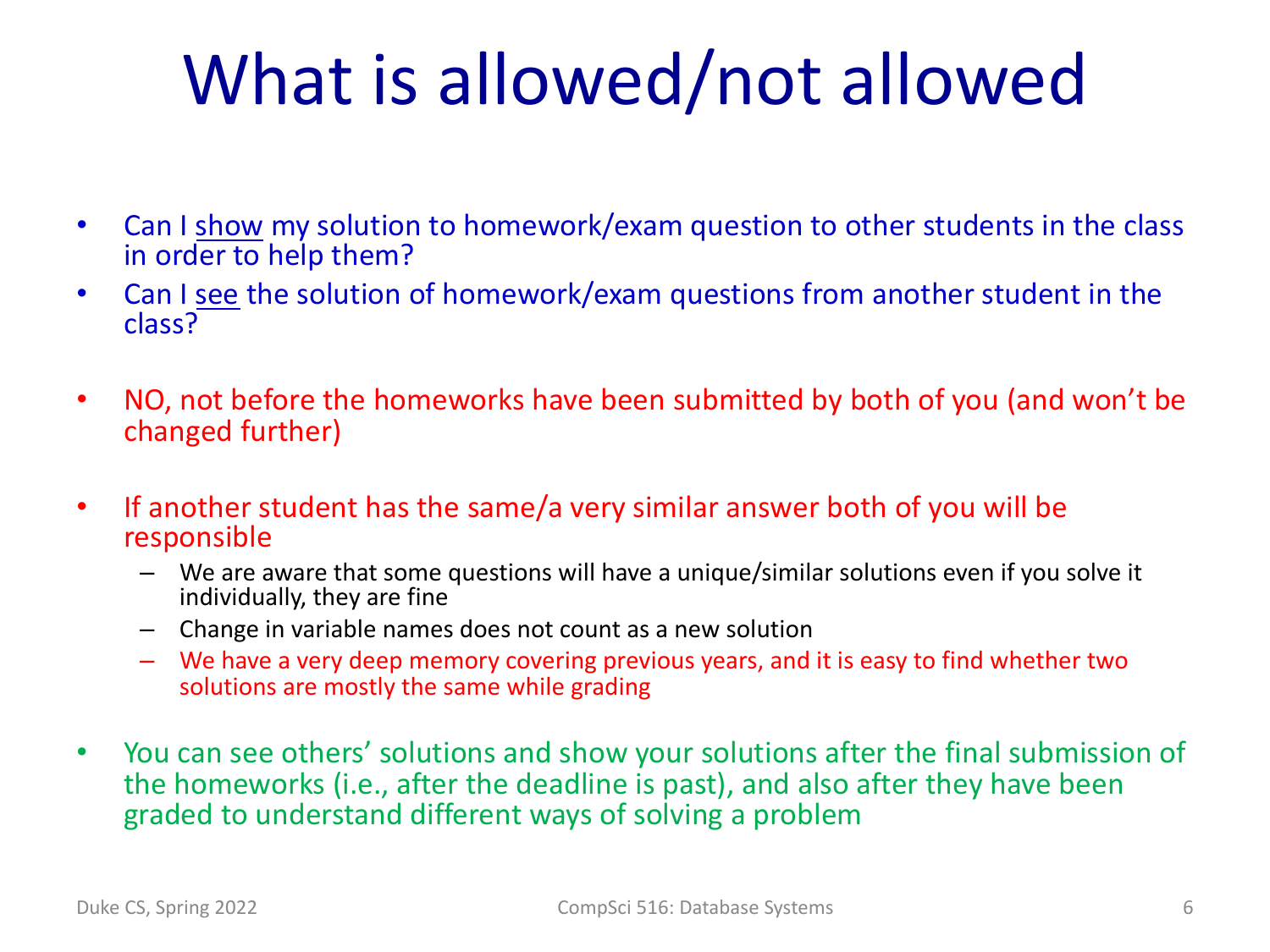- Can I discuss possible approaches to solving a homework question with another student?
- Can I troubleshoot when a code / platform does not work with other students?
- Yes!
- But note that there is a fine line of difference with the previous slide you are not allowed to copy from others or let others copy, part or whole solution ideas or code. You must "own" your solution and be able to defend it, explain it, and solve other problems if asked
- Any such discussion with all students' names must be acknowledged in your submission
- Note that a "discussion" means all students have already thought about the problem and put efforts into the homework, and not just are trying to get ideas or solutions from others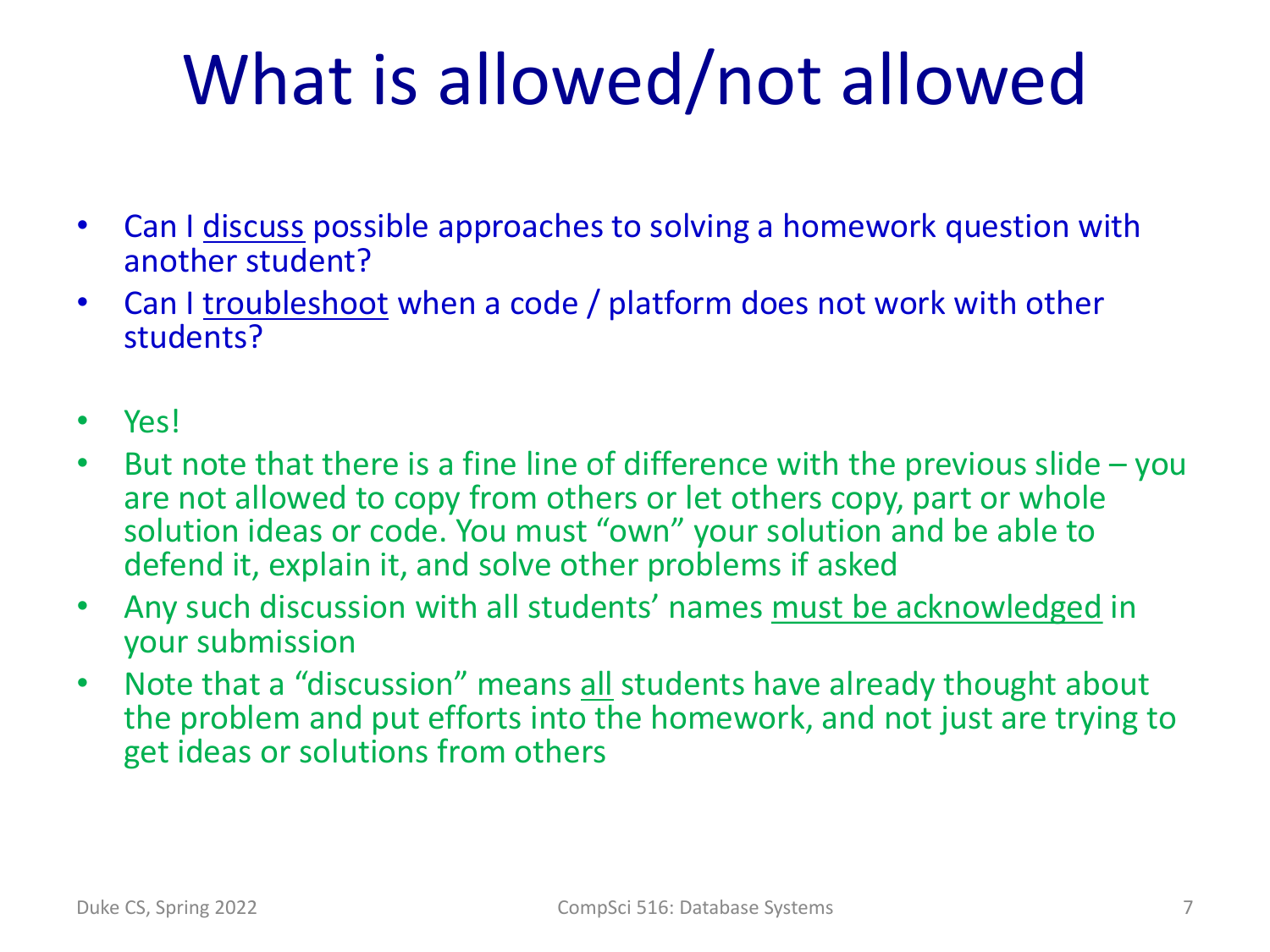- Can we solve one or more homework questions in a group and figure out the solution together?
- NO you can install the software together in a group (which may be fun!), and make sure it works by running toy code (not from the assignments), also see the previous slides
- Every student has to solve the problems individually on their own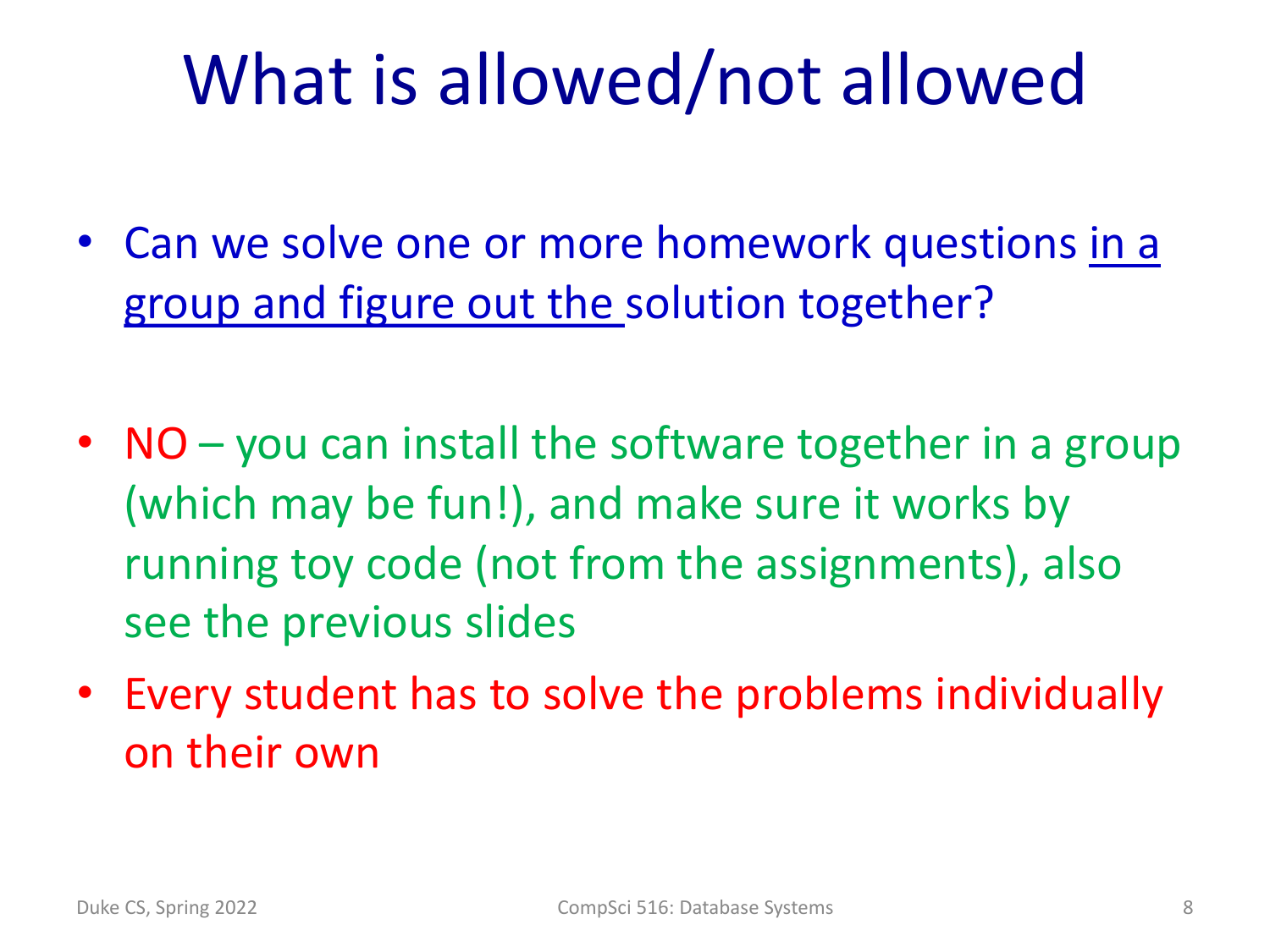- Can I search for solutions on the Internet, previous semesters, or other sources of a Homework problem?
- NO
- You can look at similar lecture notes from different universities/MOOC in order to understand the material better
	- but NEVER search for or copy solutions for a homework problem from the Internet or any other sources including people outside the class or students who took the class before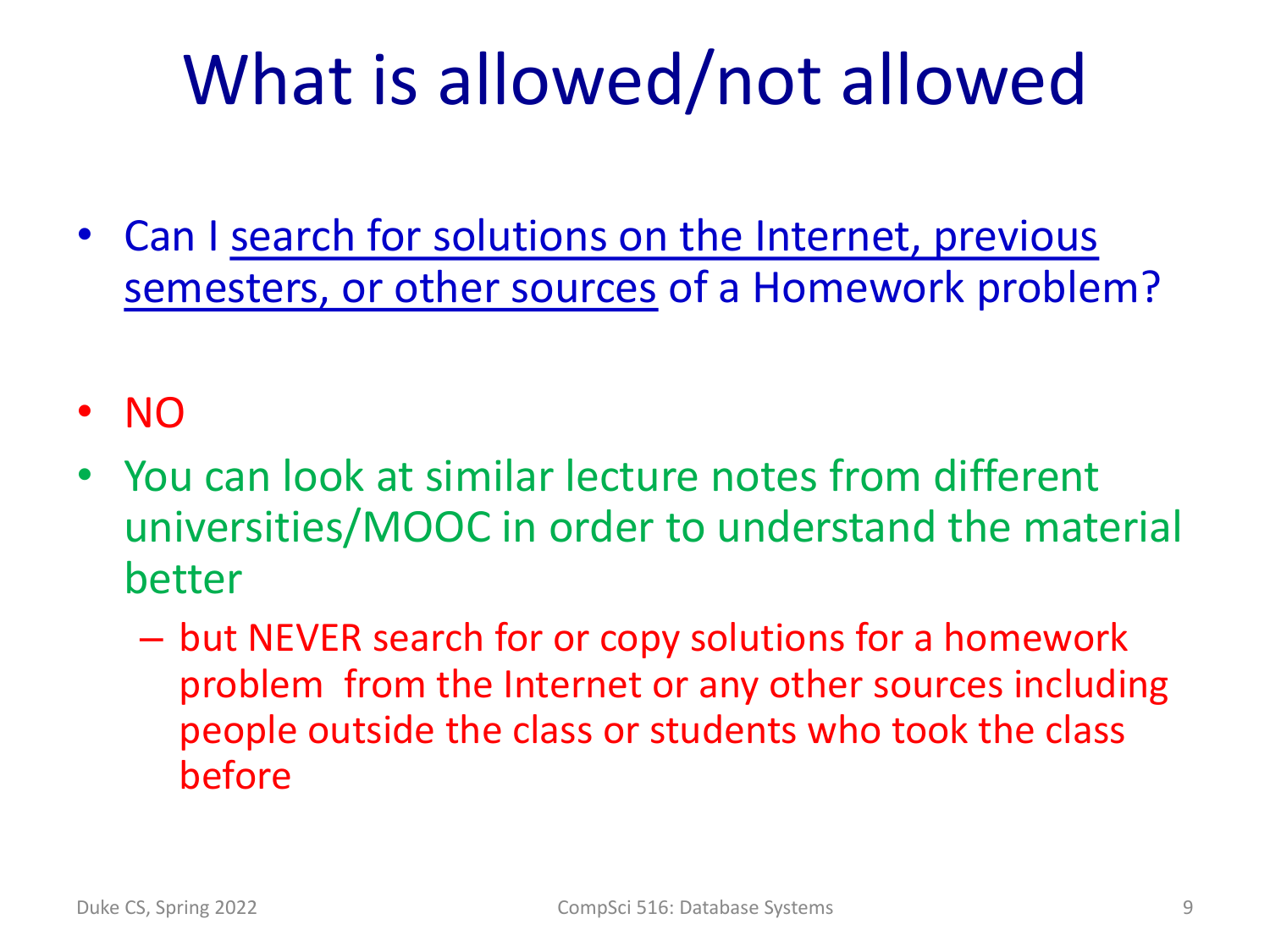## What if it is not clear whether something is allowed?

- Ask the instructor (in class/email/on Ed board)
- DO NOT assume anything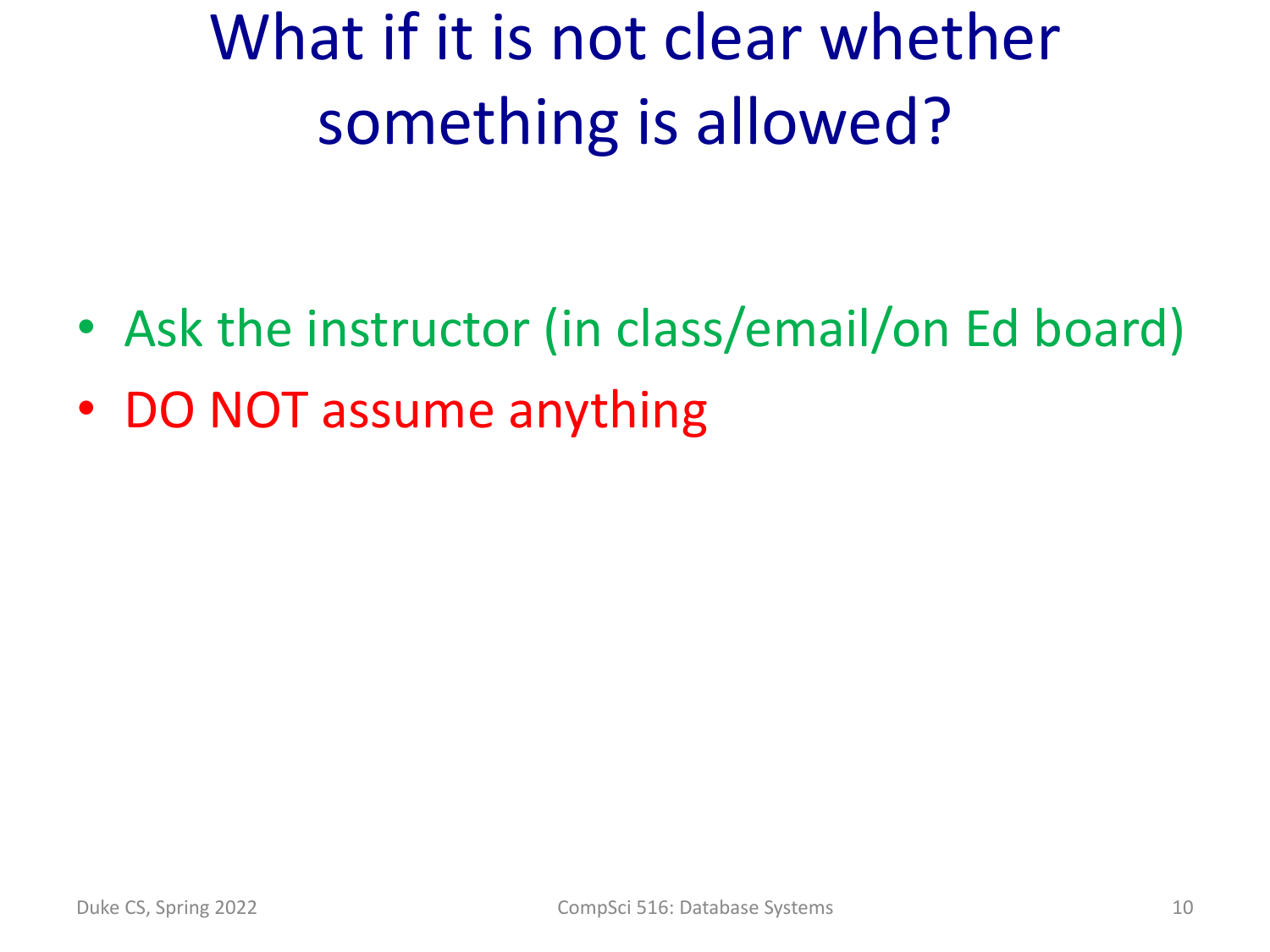#### What happens if course policy is violated

- We hope not! But, for any such incident, if the explanations are unsatisfactory to course staff..
	- Immediate zero credit in the \*entire assignment\* (not only the problem concerned)
	- (Undergraduate): will be handled through Office of Student Conduct
	- (Graduate): report to CS Chair, CS DGS, DGS of student's department (if not in CS), Associate Dean of Academic Affairs
	- Disciplinary actions according to university guidelines
	- In addition, reduction in course grade up to failure in the class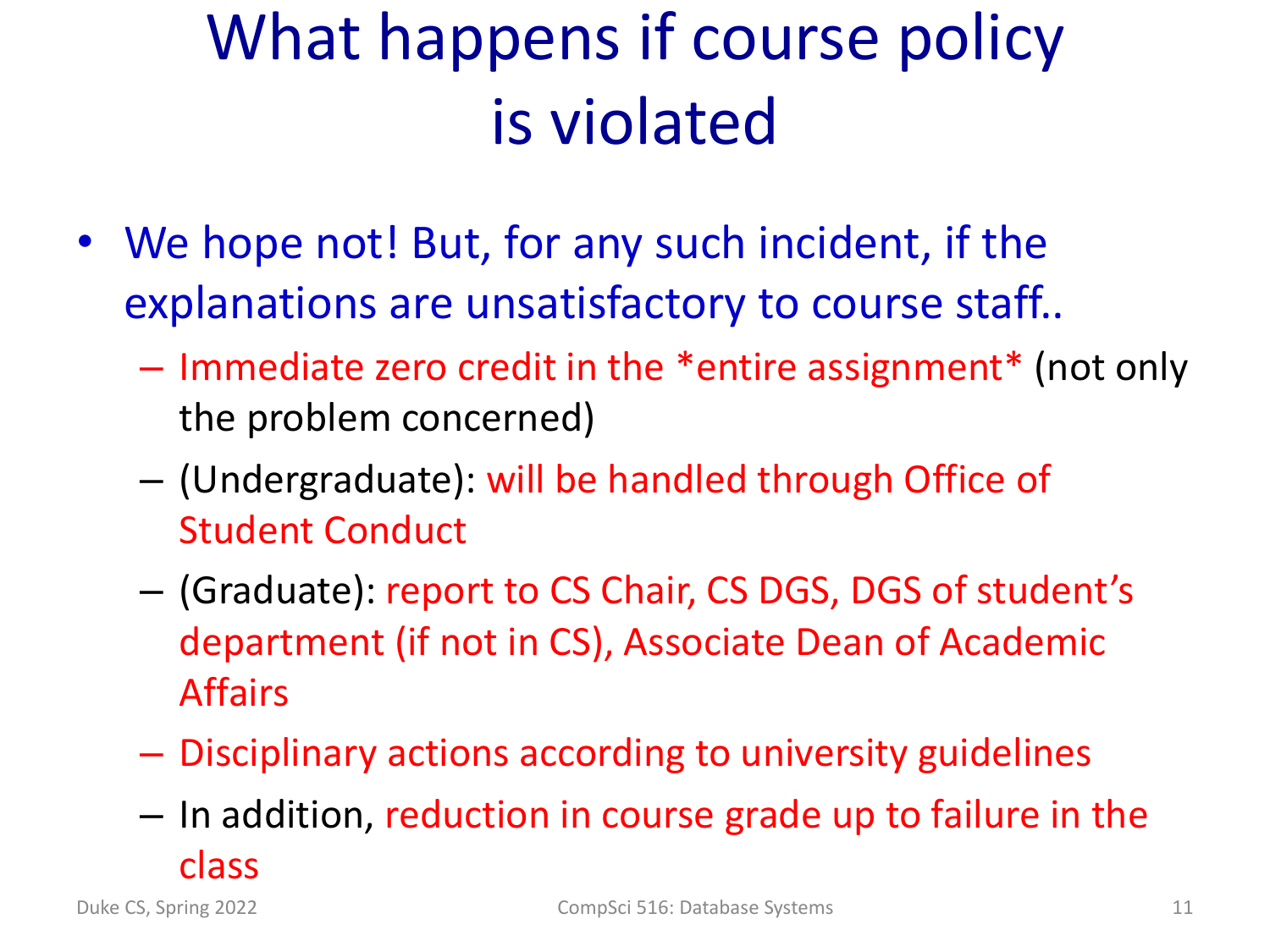# What if I need help?

- The course staff will be more than happy to help you in all possible ways for the course
	- as fast as possible
	- to help you understand the material
	- to help you understand the problems asked in homework
	- any other help you need (e.g., accommodate special requests for extensions in \*\*special circumstances\*\*)
	- however, we will also ensure that fairness is preserved, and no one is getting any undue advantage – having another exam or project is not a valid reason
	- See course webpage for details on late penalty and exemptions
- Ask your question on Ed (public/private question), or contact the course staff in office hours or other one-one meetings as scheduled by appointments
	- Do not post your solution on Ed (as public or private post).
- But you are responsible to make every effort to learn the material to the best of your ability, start working on the assignments early, and answer the homework/exam questions following the policy of this course